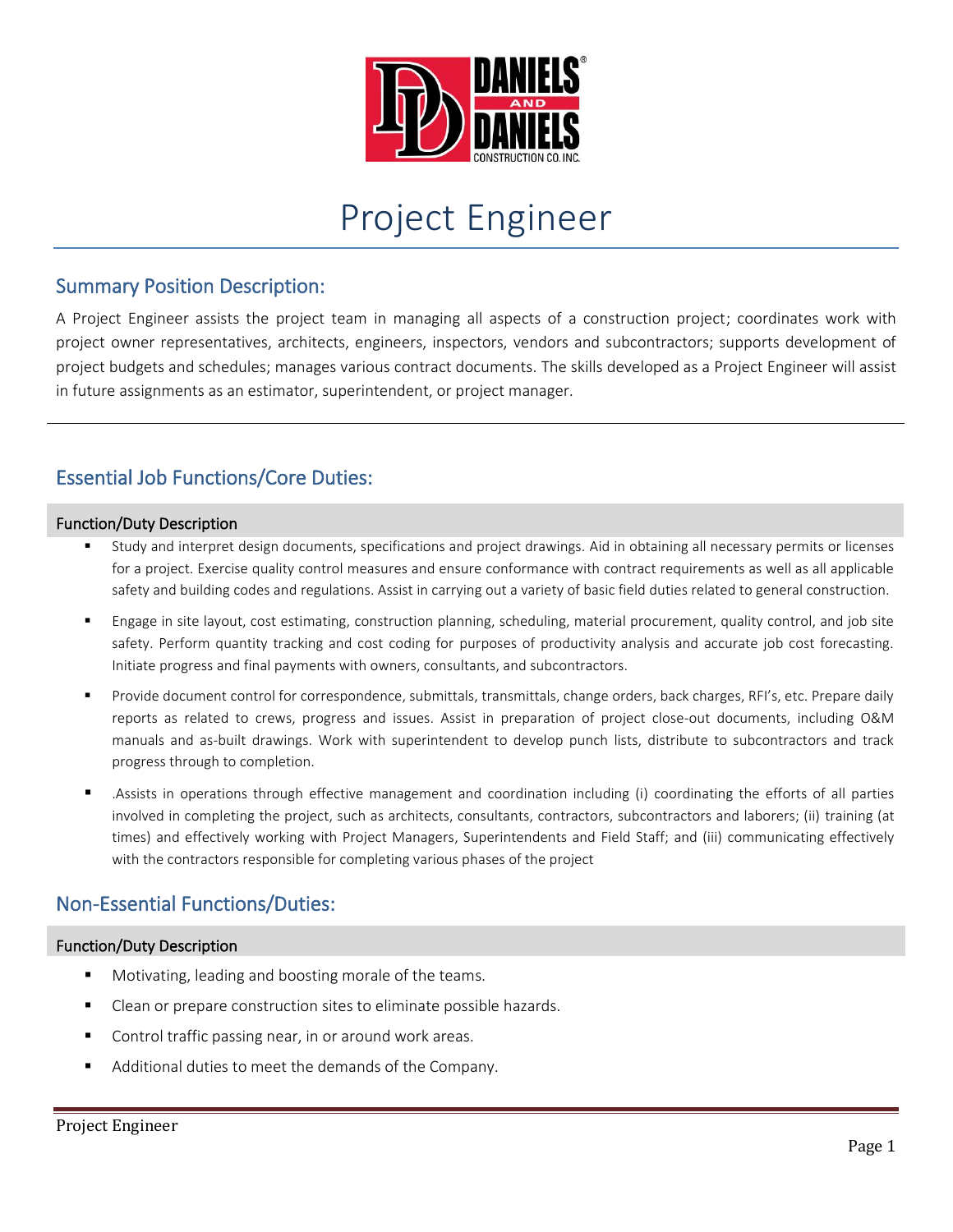## Competencies:

#### To perform the job successfully, an individual should demonstrate the following competencies:

- Problem Solving Identifies and resolves problems in a timely manner; Gathers and analyzes information skillfully; Develops alternative solutions; Works well in group problem solving situations; Uses reason even when dealing with emotional topics.
- Team Work Balances team and individual responsibilities; Exhibits objectivity and openness to others' views; Gives and welcomes feedback; Contributes to building a positive team spirit; Puts success of team above own interests; Able to build morale and group commitments to goals and objectives; Supports everyone's efforts to succeed; Recognizes accomplishments of other team members.
- Technical Skills Assesses own strengths and weaknesses; Pursues training and development opportunities; Strives to continuously build knowledge and skills; Shares expertise with others.
- Organizational Support Follows policies and procedures; Completes administrative tasks correctly and on time; supports organization's goals and values; Benefits organization through outside activities.
- Dependability Follows instructions, responds to management direction; Takes responsibility for own actions; Keeps commitments; Commits to long hours of work when necessary to reach goals; Completes tasks on time or notifies appropriate person with an alternate plan.
- Judgment Displays willingness to make decisions; Exhibits sound and accurate judgment; Supports and explains reasoning for decisions; Includes appropriate people in decision-making process; Makes timely decisions.
- Planning/Organizing Prioritizes and plans work activities; Uses time efficiently; Plans for additional resources; Sets goals and objectives; Organizes or schedules other people and their tasks; Develops realistic action plans.

| Physical Job Requirement Description                     | $O^*$       | $F^*$ | $C^*$       | N/A |
|----------------------------------------------------------|-------------|-------|-------------|-----|
| Sitting                                                  | $\boxtimes$ |       |             |     |
| Standing                                                 |             |       | $\boxtimes$ |     |
| Walking                                                  |             |       | $\times$    |     |
| Driving (Automatic)                                      | $\boxtimes$ |       |             |     |
| Driving (Standard)                                       | $\boxtimes$ |       |             |     |
| Bending/Stooping/Kneeling/Squatting                      | $\boxtimes$ |       |             |     |
| Climbing (e.g., stairs, ladders, scaffolding, equipment) | $\boxtimes$ |       |             |     |
| Reaching (outward or above the shoulder with hands/arms) | $\boxtimes$ |       |             |     |
| Crawling                                                 | $\boxtimes$ |       |             |     |
| Balance                                                  | $\boxtimes$ |       |             |     |
| Pushing/Pulling/Twisting                                 | $\boxtimes$ |       |             |     |
| Lifting (usual amt. 100 lbs.)                            | $\boxtimes$ |       |             |     |

### Physical Job Requirements: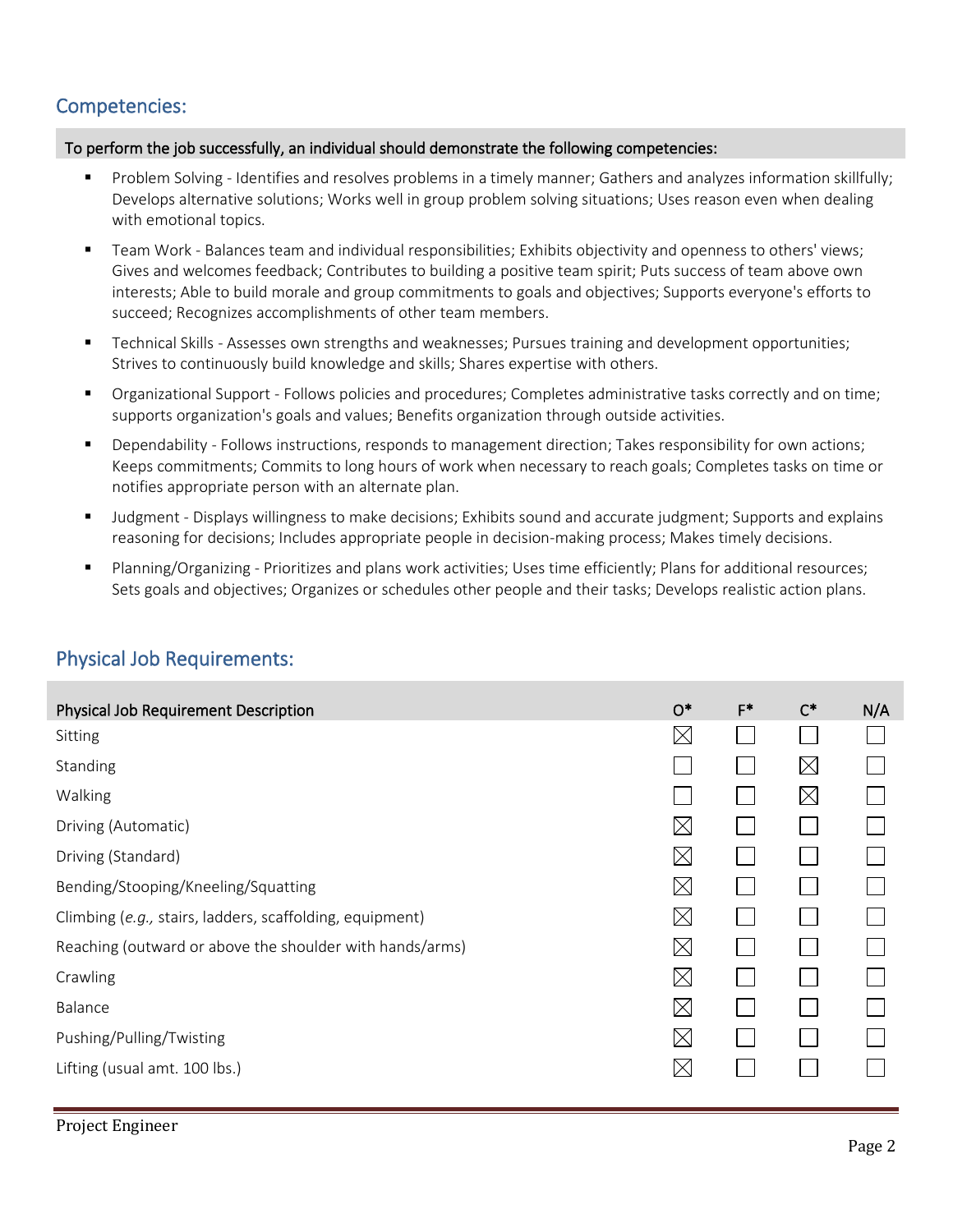| <b>Physical Job Requirement Description</b>                                                                                   | $O^*$       | $F^*$       | $C^*$       | N/A         |
|-------------------------------------------------------------------------------------------------------------------------------|-------------|-------------|-------------|-------------|
| Carrying (usual amt. 100 lbs. for 5 ft.)                                                                                      | $\times$    |             |             |             |
| <b>Typing</b>                                                                                                                 |             | $\boxtimes$ |             |             |
| Grasping/Holding/Feeling (i.e. with hands or fingers)                                                                         |             |             | $\boxtimes$ |             |
| Requires repetitive movement.                                                                                                 |             |             |             | $\boxtimes$ |
| <b>Talking</b>                                                                                                                |             |             | $\boxtimes$ |             |
| Hearing/Listening                                                                                                             |             |             | $\boxtimes$ |             |
| Tasting                                                                                                                       |             |             |             | $\boxtimes$ |
| Smelling                                                                                                                      | $\boxtimes$ |             |             |             |
| Seeing                                                                                                                        |             |             | $\boxtimes$ |             |
| Close Vision (clear vision at 20 inches or less)                                                                              |             |             | $\boxtimes$ |             |
| Distance Vision (clear vision at 20 feet or more)                                                                             |             |             | $\boxtimes$ |             |
| Color Vision (ability to identify/distinguish colors)                                                                         |             |             | $\times$    |             |
| Peripheral Vision (ability to observe an area that can be seen up or down/left or right<br>while eyes are fixed on one point) |             |             | $\boxtimes$ |             |
| Depth Perception (ability to judge distances and spatial relationships)                                                       |             |             | $\boxtimes$ |             |
| Ability to Adjust Focus (ability to adjust eye to bring an object into sharp focus)                                           |             |             | $\boxtimes$ |             |

 $*$ O = Occasionally = 1-33% of time  $*$ F = Frequently = 34 -66% of time  $*$ C = Constantly = 67-100% of time (approximately)

# Environmental Job Requirements:

| <b>Environmental Job Requirement Description</b>                                                                                                                                  | $O^*$ | $F^*$       | $\mathsf{C}^*$ | N/A |
|-----------------------------------------------------------------------------------------------------------------------------------------------------------------------------------|-------|-------------|----------------|-----|
| Operating Office Equipment (i.e. computer, laptop, telephone, facsimile, copier, PDA)                                                                                             |       |             | $\boxtimes$    |     |
| Operating basic carpentry hand tools, small/medium/large power tools, bench tools<br>(e.g., saw, drill grinder), concrete saw, chipper, sander, paving breaker and<br>jackhammer. |       |             |                |     |
| Requires the use of a body harness, fall protection equipment and common<br>protective or safety equipment, when necessary.                                                       |       |             | $\boxtimes$    |     |
| Traveling                                                                                                                                                                         |       | $\boxtimes$ |                |     |
| Communicating and working with Persons Inside the Organization (i.e. coworkers,<br>staff, etc.)                                                                                   |       |             | $\boxtimes$    |     |
| Communicating with Persons Outside the Organization (i.e. customers, vendors, etc.)                                                                                               |       |             | $\bowtie$      |     |
| Requires working outdoors with exposure to all weather conditions.                                                                                                                |       |             | $\boxtimes$    |     |
| Working at Heights up to 100 feet.                                                                                                                                                |       | $\boxtimes$ |                |     |
| Working at Depths down to 50 feet.                                                                                                                                                |       | $\boxtimes$ |                |     |